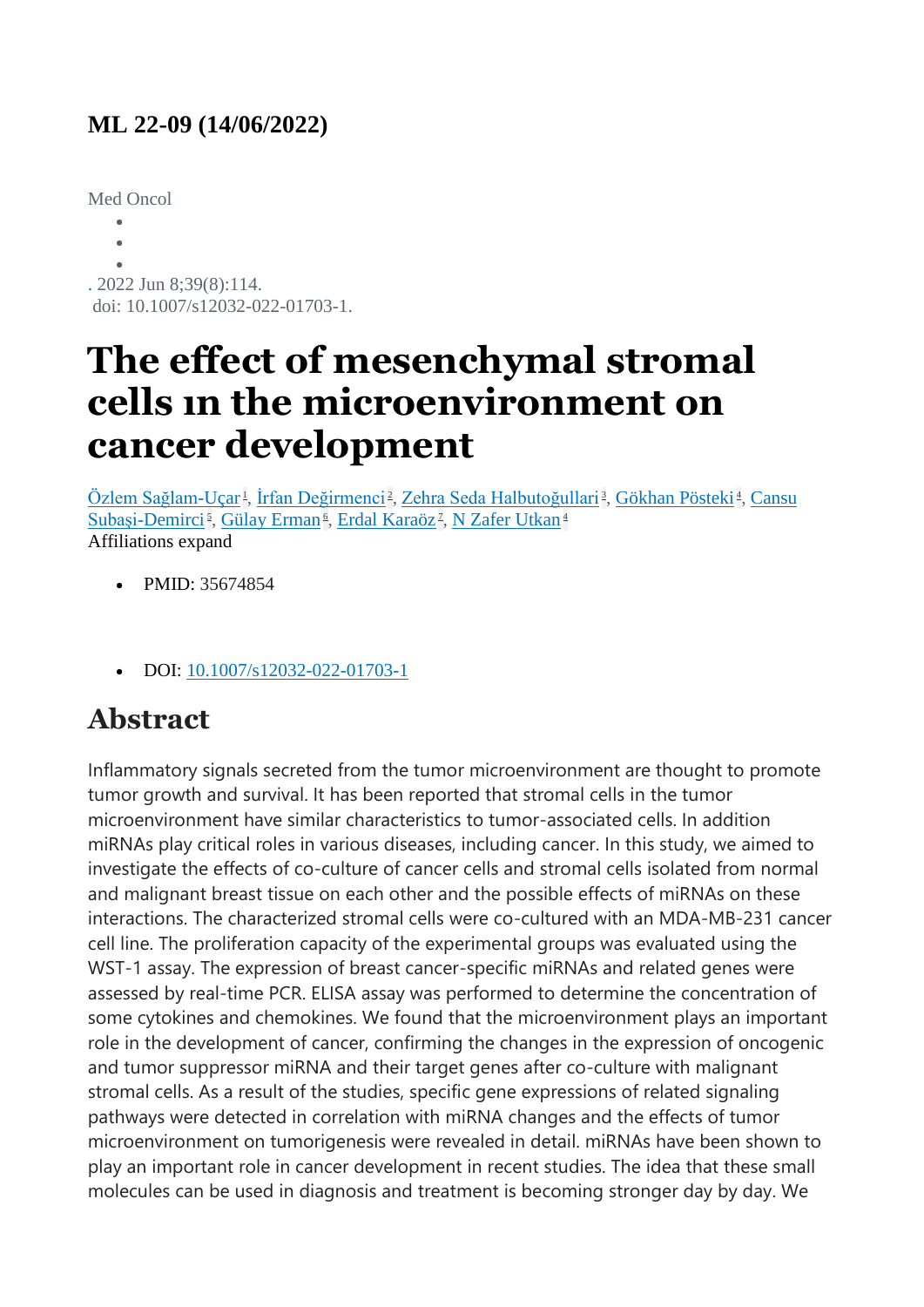believe that new treatment approaches involving the tumor microenvironment and using miRNAs as markers are promising.

Stem Cell Res Ther

 $\bullet$  $\bullet$  $\bullet$ . 2022 Jun 3;13(1):235. doi: 10.1186/s13287-022-02910-3.

# **Human amniotic fluid mesenchymal stem cells attenuate pancreatic cancer cell proliferation and tumor growth in an orthotopic xenograft mouse model**

[Ying-Cheng Chen](https://pubmed.ncbi.nlm.nih.gov/?term=Chen+YC&cauthor_id=35659367)<sup>[#](https://pubmed.ncbi.nlm.nih.gov/35659367/#equal-contrib-explanation)1</sup>[,](https://pubmed.ncbi.nlm.nih.gov/35659367/#affiliation-4) [Ying-Wei Lan](https://pubmed.ncbi.nlm.nih.gov/?term=Lan+YW&cauthor_id=35659367)<sup>#1</sup>, [Shiaw-Min Huang](https://pubmed.ncbi.nlm.nih.gov/?term=Huang+SM&cauthor_id=35659367)<sup>2</sup>, [Chih-Ching Yen](https://pubmed.ncbi.nlm.nih.gov/?term=Yen+CC&cauthor_id=35659367)<sup>3</sup>, [Wei Chen](https://pubmed.ncbi.nlm.nih.gov/?term=Chen+W&cauthor_id=35659367)<sup>4</sup>, Wan-Ju [Wu](https://pubmed.ncbi.nlm.nih.gov/?term=Wu+WJ&cauthor_id=35659367)<sup>1</sup>[,](https://pubmed.ncbi.nlm.nih.gov/35659367/#affiliation-7) [Theresa Staniczek](https://pubmed.ncbi.nlm.nih.gov/?term=Staniczek+T&cauthor_id=35659367)<sup>[1](https://pubmed.ncbi.nlm.nih.gov/35659367/#affiliation-1)5</sup>, [Kowit-Yu Chong](https://pubmed.ncbi.nlm.nih.gov/?term=Chong+KY&cauthor_id=35659367)<sup>[6](https://pubmed.ncbi.nlm.nih.gov/35659367/#affiliation-6)2</sup>, [Chuan-Mu Chen](https://pubmed.ncbi.nlm.nih.gov/?term=Chen+CM&cauthor_id=35659367)<sup>[8](https://pubmed.ncbi.nlm.nih.gov/35659367/#affiliation-8)[9](https://pubmed.ncbi.nlm.nih.gov/35659367/#affiliation-9)[10](https://pubmed.ncbi.nlm.nih.gov/35659367/#affiliation-10)</sup> Affiliations expand

- PMID: 35659367
- PMCID: [PMC9166578](http://www.ncbi.nlm.nih.gov/pmc/articles/pmc9166578/)
- DOI: [10.1186/s13287-022-02910-3](https://doi.org/10.1186/s13287-022-02910-3)

#### **Free PMC article**

### **Abstract**

**Background:** Pancreatic ductal adenocarcinoma (PDAC) is a malignant cancer and chemotherapy ineffectively treats PDAC, leading to the requirement for alternative tumortargeted treatment. Human amniotic fluid mesenchymal stem cells (hAFMSCs) have been revealed to suppress tumor growth in various cancers and they are a strong candidate for treating PDAC.

**Methods:** To evaluate the effects of hAFMSCs on human pancreatic carcinoma cells (PANC1, AsPC1 and BxPC3 cell lines) and the possible mechanism involved, an in vitro cell coculture system was used. A PANC1 orthotopic xenograft mouse model was established and hAFMSCs were injected intravenously at 4 weeks post-xenograft.